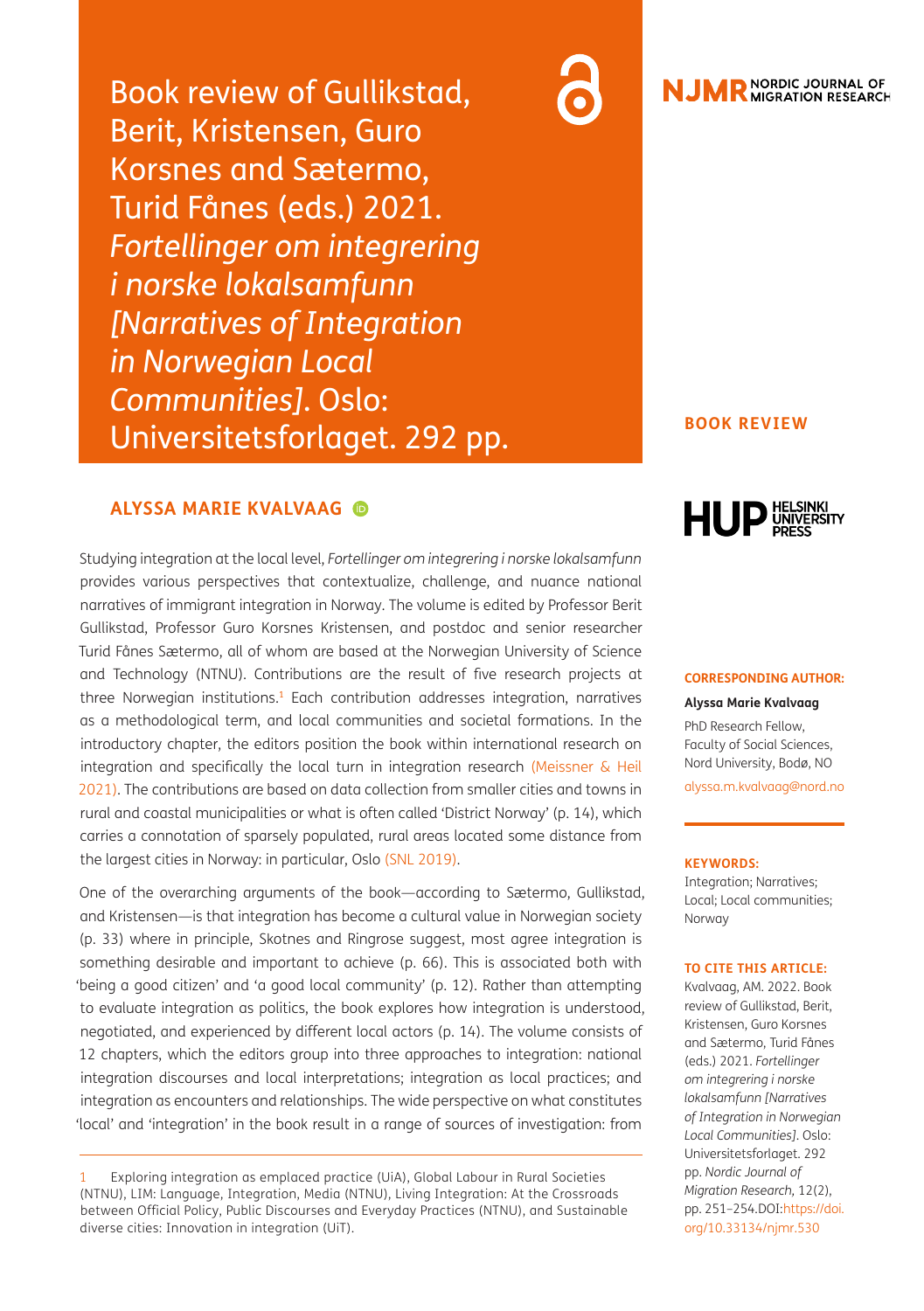Sætermo's investigation of an Internet-based discussion forum for integration workers (Chapter 9) to Aure, Al-Mahamid, and Seljevold's analysis of monthly embroidery nights (Chapter 10) and Førde and Magnussen's chapter on art-based performances (Chapter 11).

As a whole, the book addresses integration beyond the understanding of paid labor that dominates Nordic migration research (Pyrhönen et al. 2017) and emphasizes relationships to people, nature, and societal structures (see Dyrlid, Chapter 12; Haaland et al., Chapter 8). Still, Stachowski and Rasmussen highlight that finding employment is addressed as important for providing stability (p. 174). A lack of local employment opportunities—as illustrated by Kristensen and Sætermo (Chapter 5)—may impact a migrant's decision to remain in the municipality or to relocate. Opportunities for employment also play a role in local integration narratives. In one community where Kristensen and Sætermo (Chapter 5) conduct their research, conditions allowed for quick entry into the paid workforce and there was a subsequent collective narrative of being 'successful' at integration; however, in another community where there was a lack of employment opportunities for nonmigrants and migrants alike, integration was described rather as close relationships and enjoyment of place. Yet the national directives incentivize the understanding of integration as paid labor, which overshadows broader understandings shaped by local, place-based circumstances. Examining the local also highlights divergent goals between the nation state and local municipalities, where municipalities are interested in attracting people to live in their jurisdiction, opportunities for economic growth, and maintaining the competency that local refugee services developed after 2015 (see Gullikstad & Kristensen, Chapter 2; Sætermo, Chapter 9). Stachowski and Rasmussen (Chapter 7) attribute this in part to an interest in the demographic revitalization of local communities that risk or experience depopulation and out-migration (p. 168).

Significantly, the volume highlights how integration is not only about migrants, but also the local communities where migrants settle (see Kristensen & Sætermo, p. 116) and Norwegian society at large (see Haaland, Magnussen & Wallevik, p. 105; Penner, p. 138). In addition, many of the chapters stress the importance of the initiative of the local community in processes of integration—in addition to individual initiative of the migrant (see Stachowski & Rasmussen, p. 168)—which may stand in contrast to suggestion of integration operating as a one-way process or expectation in practice. However, Gullikstad and Kristensen argue the responsibility for integration continues to be largely placed on migrants (p. 44).

Further, the contributions from Haaland et al. (Chapter 8) argue that factors such as a migrant's background and experiences in the country of origin—such as socioeconomic background—largely affect integration as a process, whereas Stachowski and Rasmussen (Chapter 7) highlight that factors such as nationality or ethnicity may be exaggerated in our understanding of integration and belonging. These are also elements that impact the role other migrants may play in the integration process, an often ignored point taken up by Haaland, Magnussen, Wallevik, and Frykman (Chapter 8). While Haaland et al. (Chapter 8) highlight the roles other migrants may have in the integration process, Stachowski and Rasmussen (Chapter 7) demonstrate how translocal ties and integration does not only involve migrants, exemplified by Norwegian-born friend joining a Polish neighbor on a visit to their hometown in Poland.

As highlighted by Sætermo, Gullikstad, and Kristensen (pp. 12–13), Danish anthropologist Mikkel Rytter [\(2019: 690\)](#page-3-2) calls integration researchers to question who the concept is directed at. When applying this question to the volume as a

Kvalvaag **252** *Nordic Journal of Migration Research* DOI: 10.33134/njmr.530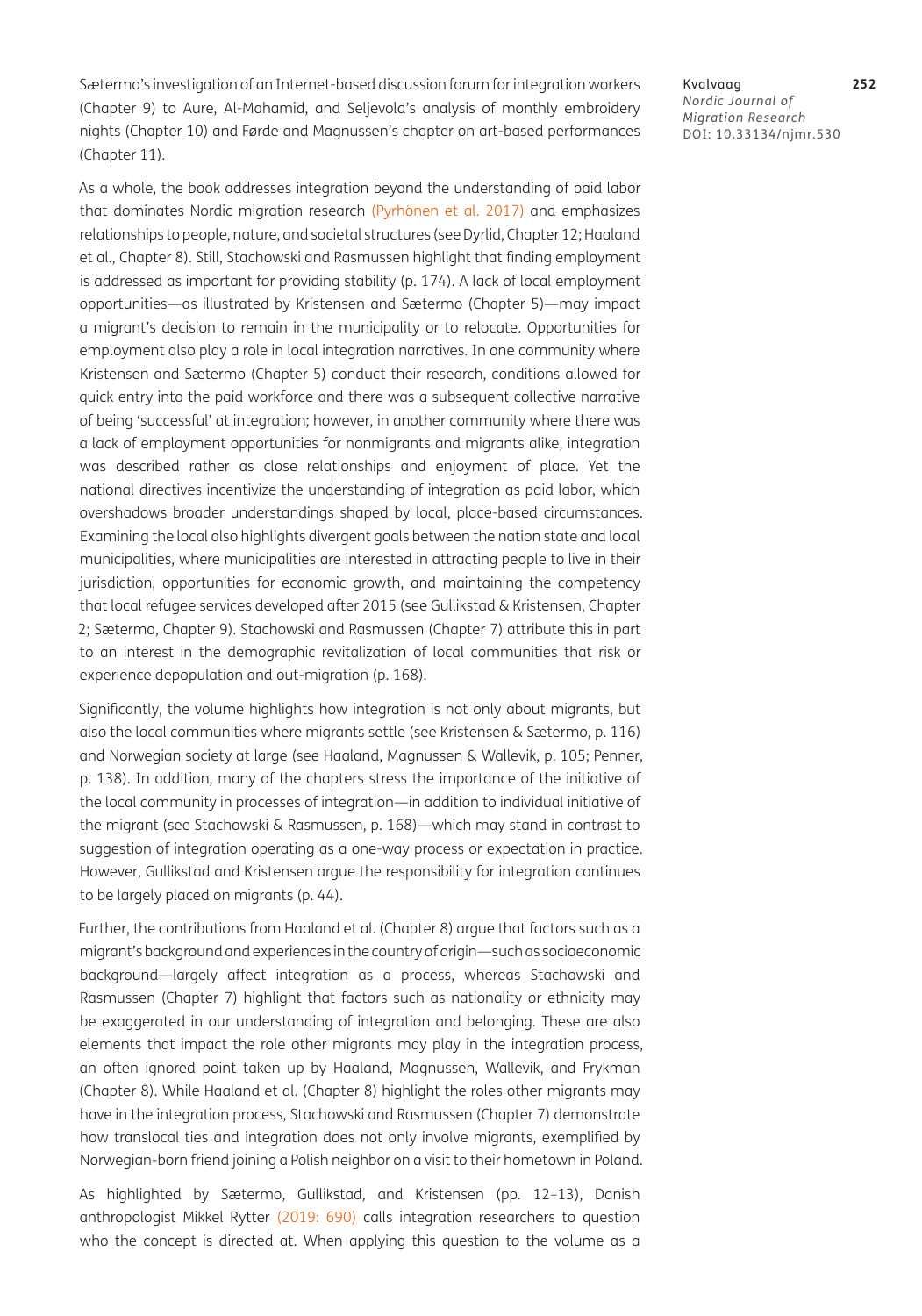whole, integration appears to primarily be used in reference to refugees (or racialized migrants) (see Chapters 2–6, 8, 9, 11); this is not to say the contributions are uncritical of the dominant focus on refugees. For example, Penner (Chapter 6) describes her participants equating 'immigrant' with 'refugee' in a way that is subtle, yet meaningful (p. 149). Skotnes and Ringrose (Chapter 3) suggest that the word 'immigrant' in a Norwegian context is often connected to someone who 'looks foreign' and 'seems threatening' (p. 67). However, the volume does have two chapters that focus on the experiences of labor migrants from Poland—Stachowski and Rasmussen (Chapter 7) and Dyrlid (Chapter 12)—which is significant considering labor migrants from the EU are often ignored in integration research. Another exception to the focus on forced migrants is the contribution from Aure, Al-Mahamid, and Seljevold (Chapter 10) where embroidery workshops that are the site of investigation were not only for refugees or labor migrants. Rather, embroidery workshops were a place for encounters for Norwegian-born and people with diverse migration pathways alike, where ethnicity is only one difference among many (p. 243).

That many of the contributions highlight expectations for and challenges faced by forced migrants may, in part, be due to official integration policy and institutional structures funded to foster integration are primarily directed toward refugees. Penner (Chapter 6) also highlights elements of structural racism and racialization which may contribute to the equating of immigrant with refugee. Yet, it would have been interesting to have some contributions focusing on migrants whose voices are less heard in the dominate narratives of immigrant integration research in Norway, such as migrants who come via family reunification with Norwegian family members. These are individuals who are explicit targets of official integration policy, but who remain absent from much of the scholarly literature on integration. That being said, the volume provides a span of perspectives that cover varying experiences of mayors in towns with international in-migration, local newspapers, integration workers and volunteers, forced migrants, Polish labor migrants, and their meetings with processes of integration in the 'districts'. The methodological choice of using narratives gives room for a range of experiences making this essential reading for individuals interested in processes of integration, place-making, and belonging.

*Fortellinger om integrering i norske lokalsamfunn* makes a salient contribution to the field of migration studies by highlighting understandings, experiences, and negotiations of integration processes in local, more sparsely populated areas. The chapters contextualize, challenge, and nuance national narratives, demonstrating the importance of the local and of place. The volume is interesting for migration and rurality scholars; politicians; public, private, and civil society actors providing services to migrants; advocates for migrant rights; art initiatives targeting migrants; and anyone who may be interested in learning more about migration, integration, diversity, and belonging at the local level.

## **COMPETING INTERESTS**

The author has no competing interests to declare.

# **AUTHOR AFFILIATION**

Alyssa Marie Kvalvaag<sup>D</sup> [orcid.org/0000-0001-5026-4475](https://orcid.org/0000-0001-5026-4475) PhD Research Fellow, Faculty of Social Sciences, Nord University, Bodø, NO Kvalvaag **253** *Nordic Journal of Migration Research* DOI: 10.33134/njmr.530